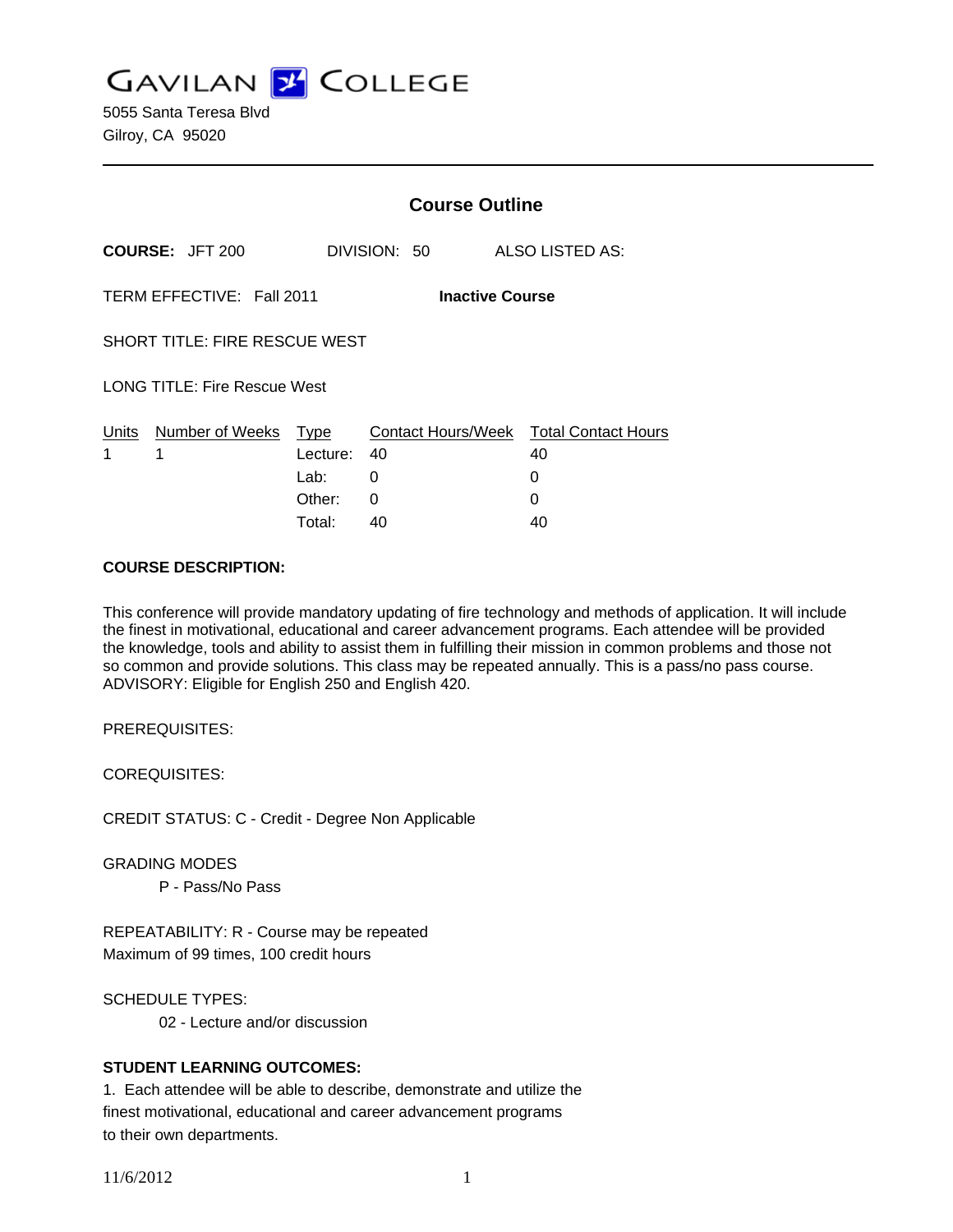- 2. Attendee will analyze and evaluate the knowledge, and tools used to assit them in fulfilling their mission
- in this ever changing environment.
- 3. Attendee will discuss and share

common problems with other emergency service professionals, provide

each attendee with an array of motivaitonal, educational, networking,

and other opportunities showcasing the latest in apparatus,

equipment and technology for the emergency services.

# **CONTENT, STUDENT PERFORMANCE OBJECTIVES, OUT-OF-CLASS ASSIGNMENTS**

Inactive Course: 09/26/2011

- 1 40 hrs 1. Rescue the Rescuer
- A. Objectives and functions of the rapid

intervention team

- a. communications
- b. laddering
- c. search techniques
- 2. Our Mission and the Challenges of the 21st
- **Century**
- A. Environmental protection
- B. Waste management
- C. Energy
- D. New technology
- 3. Fire Department Service Delivery Systems--
- Risk Management the Driving Force
- A. NFPA 1200
- B. ISO
- C. IAFC Self-evaluation
- 4. Juvenile Firesetters--"A Silent Killer"
- A. Legal issues
- B. How to start a Firesetter Program
- 5. Training Applications with Digital Technology
- A. Computer technology
- B. Digital technology
- C. The "Net"
- 6. Rescue with Personal Watercraft
- 7. Medical Considerations of Encapsulated Haz Mat

Responders

- A. Effects of working in an encapsulatd suit
- 8. Asessment Centers --Testing you on things we don't teach you.
- A. Assessment center exercises
- B. Things a canddate "must" do to score well
- C. Things you "cannot" do to score well
- 9. The Changing Fireground Equipment
- A. Apparatus
- B. Staffing
- C. Equipment
- D. Fireground Environment (emphasis on flashover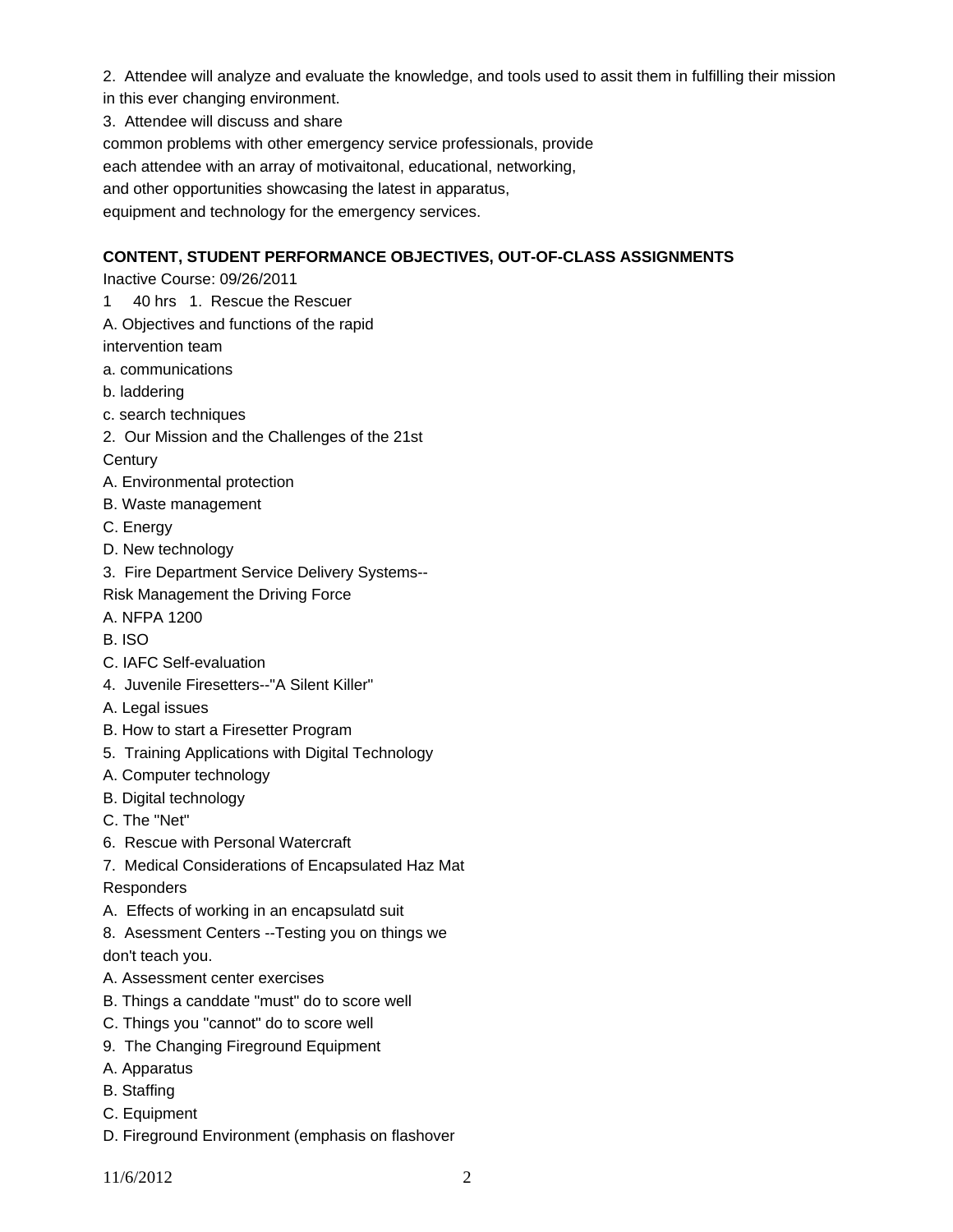and protective equipment)

10. Wildland Fire Training -- The Next Step

- A. Manage a Wildland Fire School
- a. live burns
- b. latest technology
- c. Incident Management Training
- d. Incident Base Camp for up to 500 personnel
- 11. The Safety Officers Role on "The Big One"
- A. Haz Mat
- B. Commercial Structure
- C. Interface Incidents
- 12. Hazardous Materials Control "European Style"
- A. Transoceanic lessons in the control of

Haz Mat incidents

- B. "State of the Art" equipment being used
- 13. Fiscal Perspectives and the Fire Service
- 14. Extrication Techniques for the Future-New

Vehicle Anatomy

- A. New car construction and built-in safety features
- B. Demostrations of hazards of:
- a. side impact airbags
- b. hidden dangers of seat belt tensioners
- c. carbon fiber components
- d. new reinforcing plates
- e. electric and compressed natural gas

powered vehicles

- 15. Multiple Fire Deaths in Residential Occupancies
- 16. Training Tools for that 21st Century Presentation

A. Multimedia presentation technology

- 17. Use ICS to make your Public Safety Day a Success
- 18. Fire Apparatus Driving Simulators "The Code 3 Simulation"
- 19. "Through the Lock" Forcible Entry
- 20. Creating Multi-Jurisdictional Incident Manage-
- ment Teams
- A. Obstacles
- B. Training
- C. Pay off

21. EMT 1A Intubation--How to Start this Program in your Agency

22. Understanding the Complete Process of

- Assessment Lab Testing
- 23. The Changing Fireground Environment
- 24. Leadership Lessons for the Fire Service
- 25. What to Do When the Camera Arrives
- A. How to control and get message across in a
- TV, newspaper, and radio interview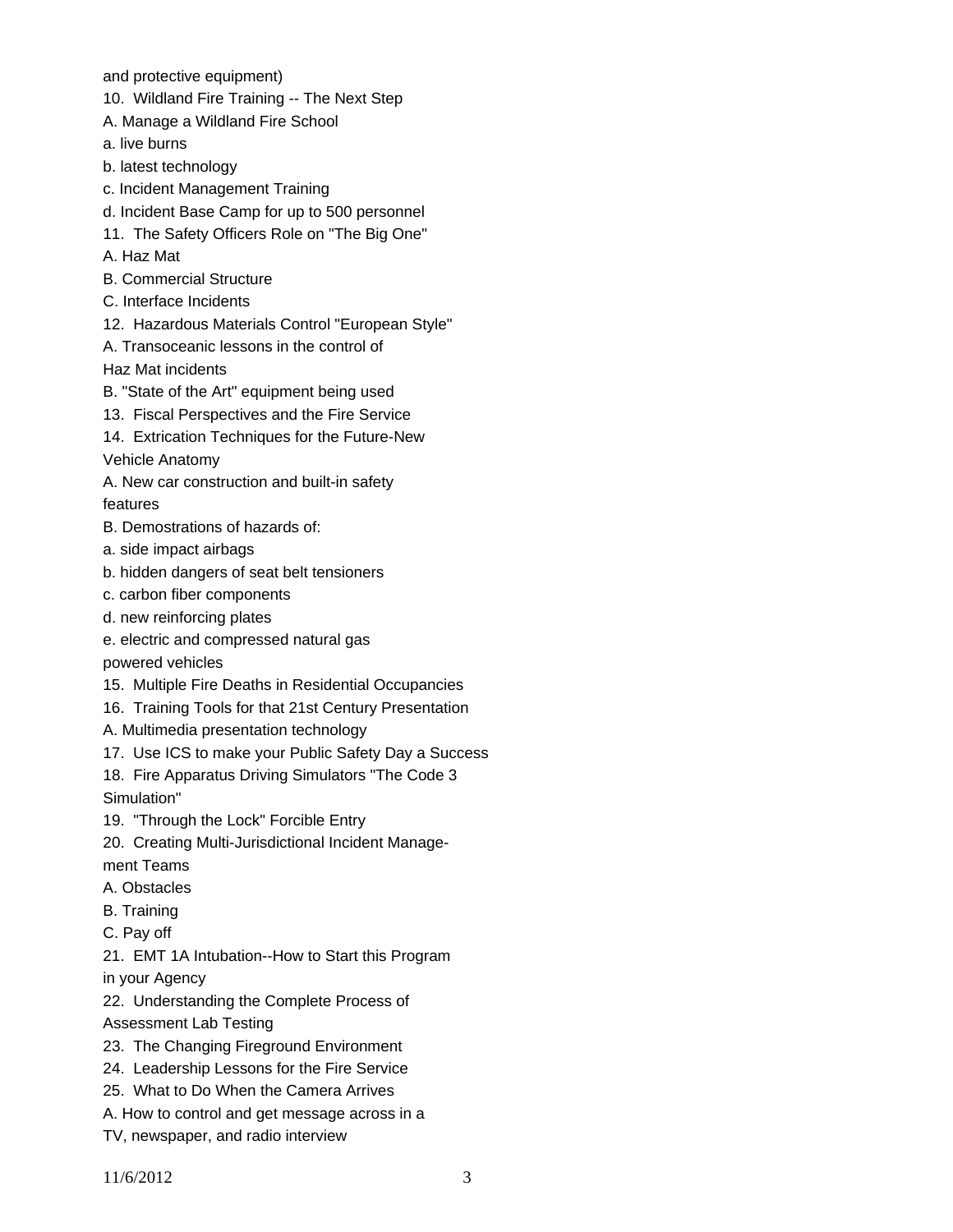26. Workplace Violence: What is it? What can be done about it?

27. Predictions for Wildland Fire Tactics

A. Predicting changes in wildland fire behavior

B. Observations of wildland fire behavior

C. Selections of tactics

28. High Flow Handlines--The Big Knockout Punch

29. Body Recovery: The Mental and Physical Effects

30. "Cut Your Training Costs through the Use of the Internet"

31. CO and PPV--What You Don't Know will Hurt You!

A. Carbon monoxide hazard created while using Positive Pressure Ventilation

32. Fighting Fire in Sprinklered Buildings

33. Implementing Confined Space Rescue Teams

A. Understand basic requirements of a Cal OSHA

complaint confined space rescue program

B. Staffing levels, equipment needs and

training facility requirements

34. Developing your "Thead of Continuity" and

and scoring better on Oral Promotional Exams

35. Transfer of the Burned Patient

36. "Smoke Showing"

A. 10 characteristics of fire ground management

37. Fulfilling our mission in Fire Company Officer

Development

A. Meeting your agency mission

B. Fire Department "culture"

C. "Nine essentials to success"

38. Tradition vs Innovation--How to Effectively Manage Change.

39. Managing the Response to Terrorism

A. ICS, coordination needs and operational

considerations for terrorist incidents

40. Workplace Violence

41. Conducting Apparatus Pre-check Inspections for

Class B Drivers Test

42. Full Serve or Self Serve--What are we willing to pay for ethics

43. Two in-Two out--Where's our liability?

A. FED OSHA/CAL Osha standards

44. Confined Space Rescue Practices

A. New OSHA regulations for fire and EMS agencies

45. Training a changing workplace

A. Dynamics of coping and training personnel

ever-changing workplace

46. Putting the "P" back into Professionalism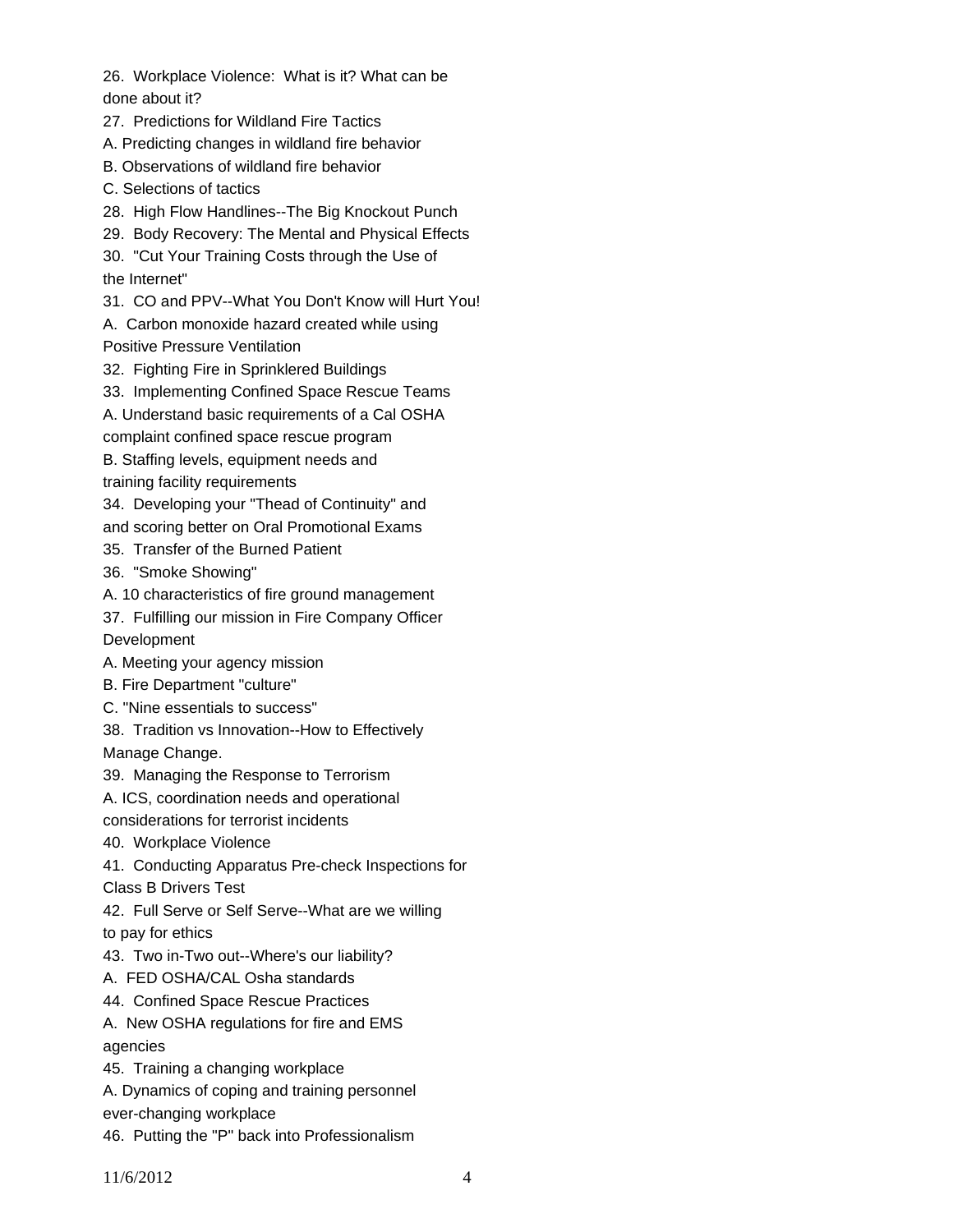47. Attitude--the Breakfast of Champions

A. Impact of adapting good attitudes and

creating new goals

48. New Vehicle Construction--Information you must know!

A. New body construction and materials

B. Entry techniques and safety points

49. Contemporary Firefighting Strategy & Tactics

A. Use of laser disk and digital technology

to include fire spread & migration techniques

50. The Malibue Fire Entrapment

51. First-In and Guess What--You're the IC

A. organizational & operational tips

B. participation in initial attack procedures

52. Forcible Entry - Rescue & Safety

53. Engine Company Fire Investigation

A. Identify & examine responsibilities in

determing the point of origin, cause and

protection of evidence in fires

54. Building Collapse--Search and Shoring Techniques

55. Evaluating our protective clothing

56. How to choose a Great Personal Time Management System

57. Basic back care for emergency personnel

58. Fire weather confusion made easy

59. Is your brain's toner cartridge running empty?

60. Structural triage, protection tactics & strateties

61. Backboard torture

A. Vacuum splint technology and backboards

62. The Anatomy & Physiology of Leadership

63. Medical Monitoring of Hazmat Incidents

A. Federal and State Codes

B. ICS, equipment needed, pathophysiology

of heat related illnesses

64. Wildland-urban interface survival

65. Multi level incident information management

66. Mastering disasters

67. EMS Street Safety and Survival Techniques

68. Know and understand your rights in the workplace

69. Funding and implementing an EMT-D program

70. The Alzheimer's patient in the community: a

public response

71. Gang awareness for fire and EMS personnel

72. The training officer's mission

73. Fire station design: strategies for success

Lecture, discussion and demonstration will serve as the medium of instruction. The conference will provide each attendee with an

11/6/2012 5